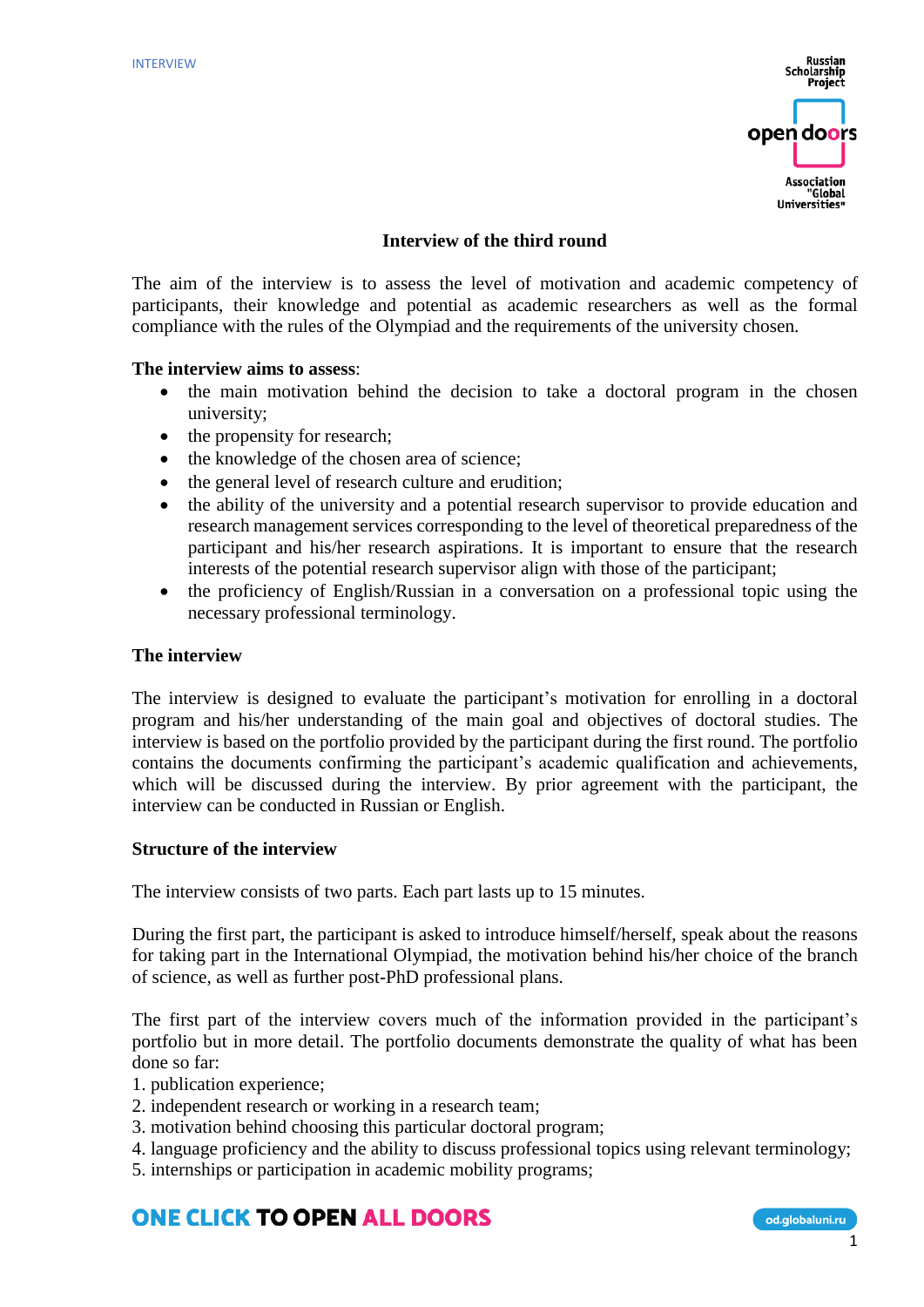

- 6. work experience in the chosen area of study;
- 7. participation in research projects;
- 8. motivation for success and academic achievements.

During the second part of the interview, a prospective research supervisor assesses the participant's theoretical preparedness for doing research (doctoral thesis) in the chosen area of study. The participant is expected to answer theory and research related questions to determine his/her knowledge required for writing a doctoral thesis, as well as general erudition and the awareness of modern trends in the chosen professional field.

### **Sample questions**

1. Which of your previous research results do you consider to be particularly important?

2. How independent were you in doing your previous research?

3. Tell us about one of your previous research projects in more detail: goals, objectives, methodology and the results obtained

4. What were the strengths and weaknesses of your previous research? What problems did you have to overcome?

5. Tell us about your future research in more detail: goals, objectives and research methodology. What results do you expect to achieve?

6. What research methods do you know? What methods are you planning to employ in your future research project?

7. What additional professional training will you need?

### **Assessment Criteria**

A participant is "**Ready to supervise**" providing

- the answers to the questions were detailed enough and demonstrated the scientific competency of the participant, his/her broad erudition, and the ability to discuss professional research-related topics;
- the answers were consistent, logical and convincing; the participant used modern and relevant research terminology and demonstrated a clear understanding of the theoretical essence of the chosen research problem;
- the participant's previous research was sufficiently independent and demonstrated original approaches to the analysis of the material studied; the participant can identify the phenomena and facts which have been insufficiently studied and require further research. Previous research works were relevant and novel to the required degree;
- research results have been presented at scientific conferences and/or published;
- a clear explanation was given for the personal motivation behind the decision to conduct doctoral studies.

# **ONE CLICK TO OPEN ALL DOORS**